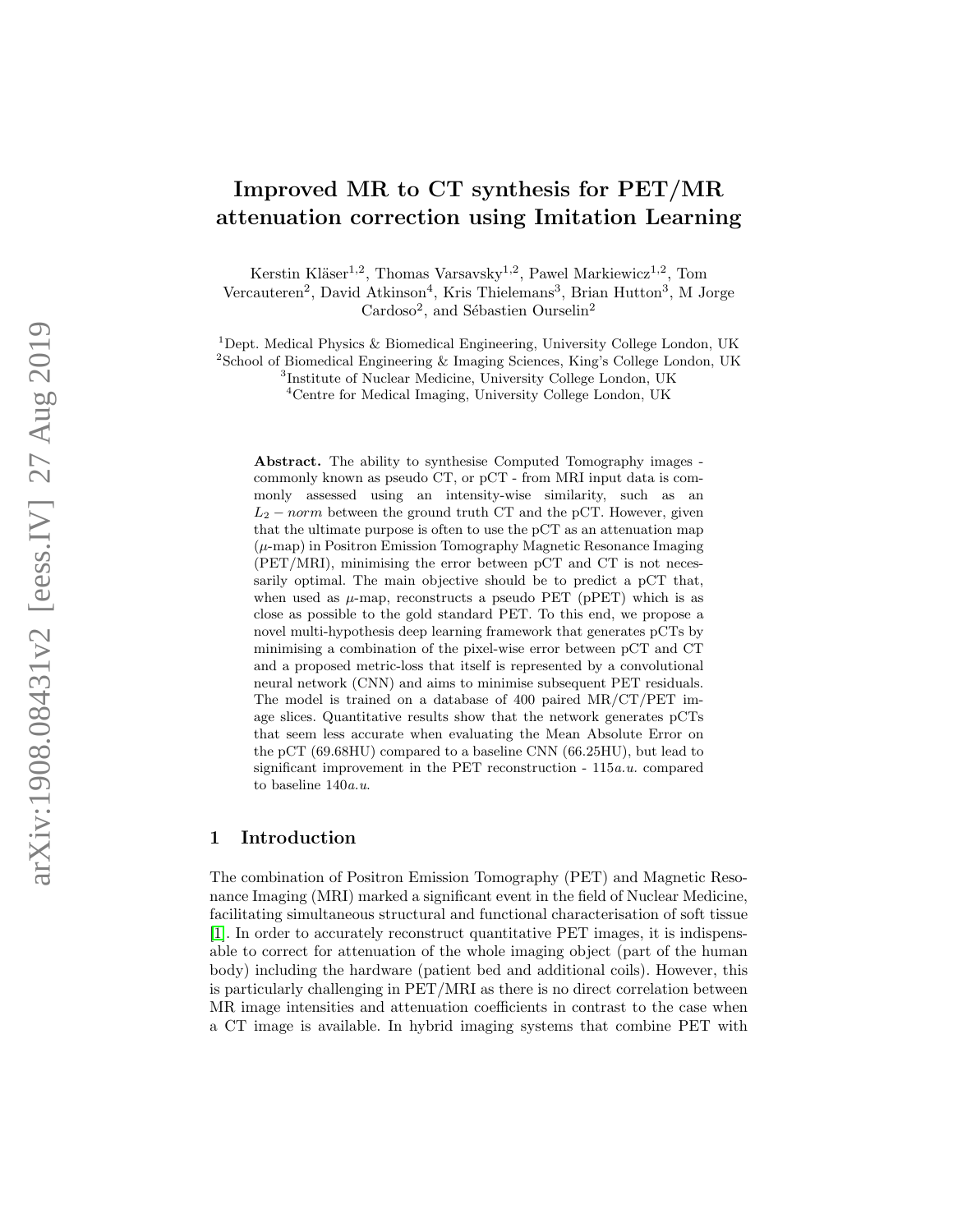Computed Tomography (CT), the tissue density information is derived from the CT image as Hounsfield units (HU), which can bi-linear approximate the attenuation coefficients  $(\mu)$ . While CT remains the clinically accepted gold-standard for PET/MR attenuation correction, it is desirable to generate accurate  $\mu$ -maps without the need for an additional CT acquisition. Hence, the concept of synthesising pseudo CT (pCT) images from MRs raised significant attention in the research area of PET/MR reconstruction.

Recently, a multi-centre study has shown that compared to physics and segmentation based approaches, methods based on multi-atlas approaches were best suited to generate appropriate pCTs. These methods estimate  $\mu$ -maps on a continuous scale by deforming an anatomical model that contains paired MR and CT data to match the subject's anatomy by using non-rigid registration algorithms [\[2\]](#page-8-1).

In recent years, there has been a shift of emphasis in the field of PET/MR attenuation correction towards deep learning approaches that have demonstrated significant improvements in the MR to CT image translation task, surpassing state-of-the-art multi-atlas-based approaches [\[3\]](#page-8-2). Such methods often utilise convolutional neural networks (CNN) that are able to capture the contextual information between two image domains (as between MR and CT) in order to translate one possible representation of an image into another. Supervised learning settings assume that the training dataset comprises examples of an input image (e.g. MR here) along with their corresponding target image (i.e. CT here). A popular method to optimise image translation networks is to minimise the residuals between the predicted pCT and the corresponding ground-truth CT, equivalent to minimising the  $\mathcal{L}_2$ -loss.  $\mathcal{L}_2$ -losses make sense when the optimal pCT for PET reconstruction is the one that is the closest, intensity-wise, to the target ground truth CT. However, this  $\mathcal{L}_2$ -loss fails to recognise that the primary objective of CT synthesis is to create a synthetic CT that, when used to reconstruct the PET image, makes it as close as possible to the gold standard PET reconstructed with the true CT. Also, the risk-minimising nature of the  $\mathcal{L}_2$ -loss disregards the fact that small local differences between the pCT and the true CT can have a large impact on the reconstructed PET. This downstream impact in PET reconstruction is illustrated in Fig[.1.](#page-2-0)

With the emergence of the cycleGAN in 2017 [\[4\]](#page-8-3), many efforts have been made to synthesise CT images in an unsupervised manner disregarding the need of the  $\mathcal{L}_2$ -loss. Wolterink et al. [\[5\]](#page-8-4) used a CNN that minimises an adversarial loss to learn the mapping from MR to CT. This adversarial loss forces the pseudo CT to be indistinguishable from a real CT. A second CNN ensures that the pseudo CT corresponds to the actual input MR image. However, using a cycleGAN only to synthesise pseudo CTs does not necessarily guarantee structural consistency between pseudo CT and original CT. Therefore Yang et al. [\[6\]](#page-8-5) proposed a structure-constraint cycleGAN that minimises an additional structural consistency loss. In 2019, Jin et al. [\[7\]](#page-8-6) presented a method that combines paired and unpaired data in order to overcome the missing structural consistency of the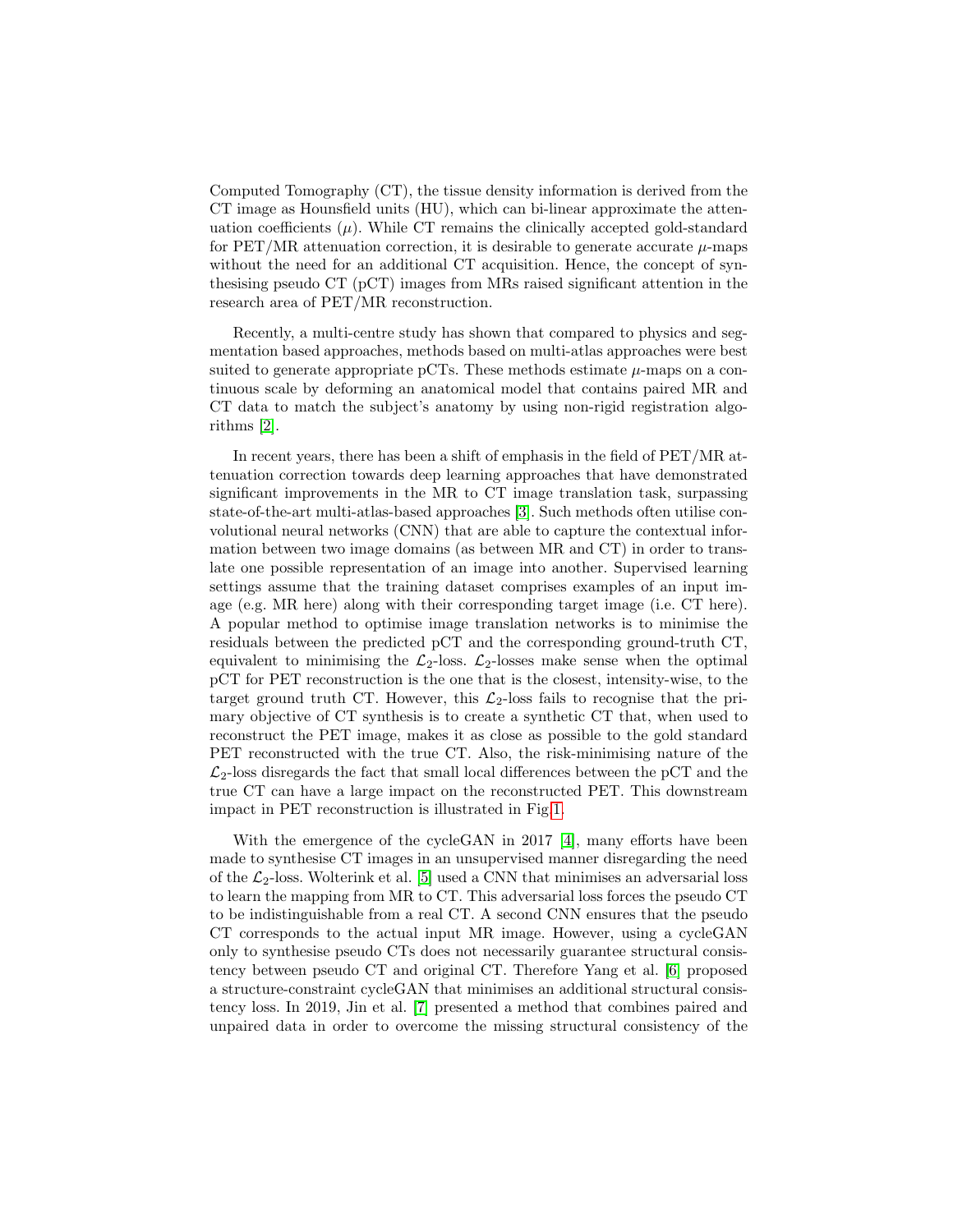

<span id="page-2-0"></span>Fig. 1. a) The ground truth CT, b) the predicted pseudo CT, c) the absolute residual between true and pseudo CT, and d) the absolute residual between PETs reconstructed using the CT and synthetic CT as attenuation maps. Note that small and very localised difference in the CT (c) result in large PET residuals (d). We argue that algorithms should be optimising for PET residuals (d) and not for CT residuals (c).

cycleGAN and to mitigate the errors introduced by the registration of paired data.

To the best of our knowledge, all these methods focus on minimising the error of the synthesised pCT. However, synthesising a CT image only acts as an interim step when aiming for PET attenuation correction creating an additional stage for potentially introduced errors. This work aims to directly minimise the PET residuals and achieves this by introducing a novel MR to CT synthesis framework that is composed of two separate CNNs. The first network generates multiple plausible CT representations using Multi-Hypothesis Learning instead of just a single pCT [\[8\]](#page-8-7). An oracle determines the most correct predictor and only updates the weights with regards to the winning mode, enabling the first network to specialise in generating pCTs with specific features (e.g. skull thickness, bone density). A second network then predicts the residuals between ground-truth PETs and PETs reconstructed using each plausible pCT using imitation learning. In this setting, the second network can be seen as a metric that estimates the pPET residuals, and thus, by minimising this metric, the network learns to generate pCTs that will subsequently result in pPETs with lower residual errors.

## 2 Methods

### 2.1 Multi-Hypothesis Learning

Given a set of input MR images  $x \in \mathcal{X}$  and a set of output CT images  $y \in \mathcal{Y}$ , the proposed image synthesis approach aims to find a mapping function  $f_{\phi}$  between the two image domains  $\mathcal X$  and  $\mathcal Y$ , i.e.  $f_{\phi}: \mathcal X \to \mathcal Y$  with unique parameters  $\phi \in \mathbb{R}^n$ . In a supervised learning setting with a set of N paired training tuples  $(x_i, y_i), i = 1, ..., N$ , we try to find the predictor  $f_\phi$  that minimises the error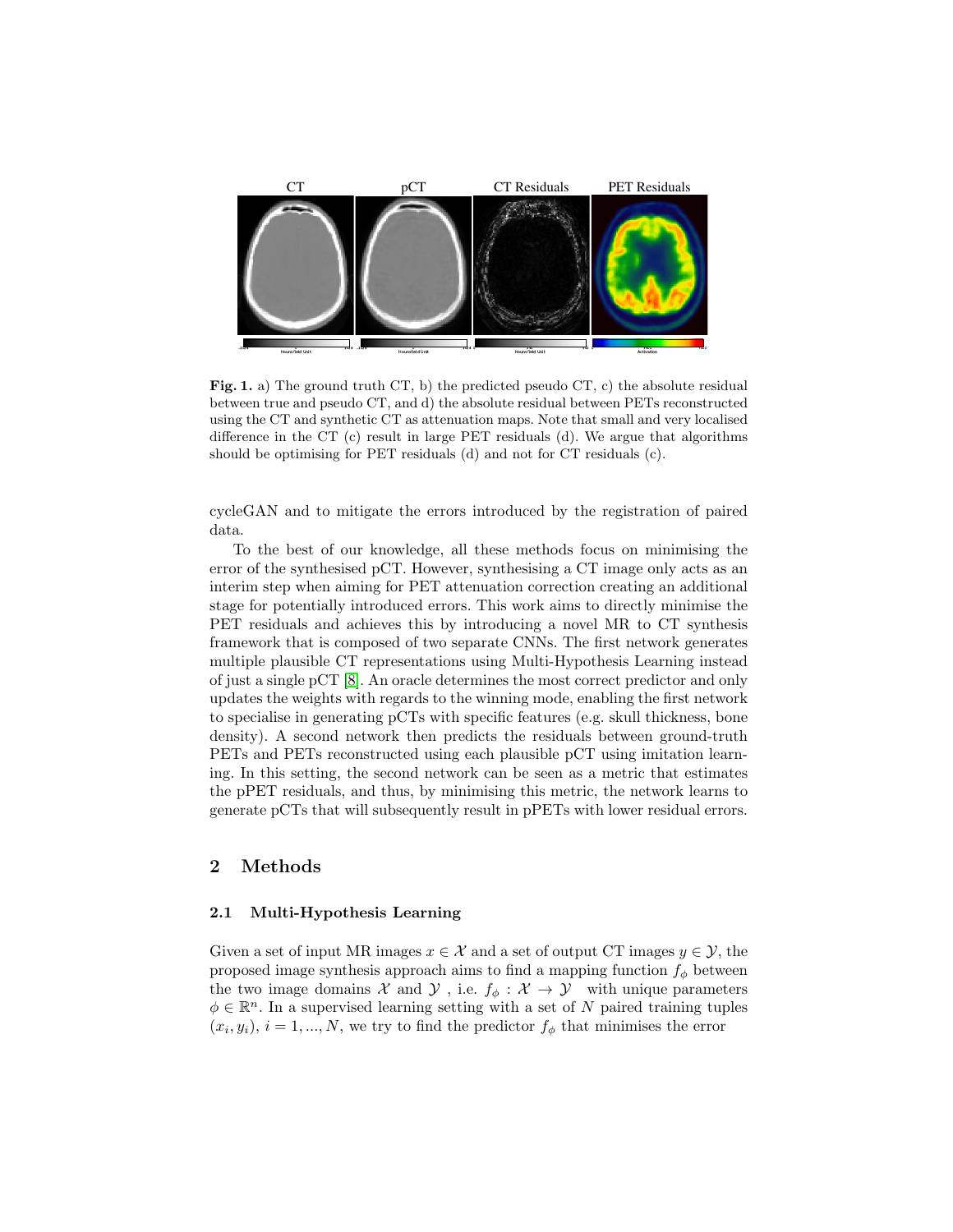$$
\frac{1}{N}\sum_{i=1}^N \mathcal{L}(f_{\phi}(x_i), y_i).
$$

where  $\mathcal L$  can be any desired loss, such as the classical  $\mathcal L_2$ -loss. In the proposed multi-hypothesis scenario, the network provides multiple predictions pCT, where  $f^j_\phi(x) \in (f^1_\phi(x), ..., f^M_\phi(x))$  with  $M \in \mathbb{N}$ .

As in the original work [\[8\]](#page-8-7), only the loss of the best predictor  $f^j_\phi(x)$  will be considered in the training following a Winner-Takes-All (WTA) strategy, i.e.

$$
\mathcal{L}(f_{\phi}(x_i), y_i) = min_{j \in [1,M]} \mathcal{L}(f_{\phi}^j(x_i), y_i).
$$

This way the network learns M modes to predict pCTs each specialising on specific features.

#### 2.2 Imitation Learning

Following the hypothesis that the  $\mathcal{L}_2$ -loss is not an optimal loss metric when generating pCTs for the purpose of PET/MR attenuation correction because of its risk minimising nature, we propose to train a second network that, by taking ground truth CTs  $(y_i)$  and pCTs  $(f^j_\phi(x_i) \in \tilde{\mathcal{Y}})$  as inputs, aims to approximate the function  $g_{\psi} : \mathcal{Y}, \tilde{\mathcal{Y}} \to \mathcal{Z}$  with  $\psi \in \mathbb{R}^n$ . Here,  $\mathcal{Z}$  is a set of error maps between the ground truth PET and the pPET that was reconstructed using each of the  $M$  pCT realisations as  $\mu$ -maps. In other words, this second network tries to predict what the PET residuals would be from an input CT-pCT pair, thus imitating, or approximating, the PET reconstruction process. We train this imitation network by minimising the  $\mathcal{L}_2$ -loss between the true PET uptake error z and the predicted error  $\tilde{z}$ , i.e.  $\mathcal{L}_2 = ||z - \tilde{z}||_2$ .

Lastly, we use this second network as a new loss function for the first network, as it provides an approximate and differentiable estimate of the PET residual loss. The loss minimised by the first network is then defined as  $\mathcal{L}(x_i, y_i, z_i) = \min_{m \in [1,M]} [g_{\psi}(f_{\phi}(x_i), y_i), z_i].$ 

#### 2.3 Proposed Network Architecture

The proposed network architecture (Fig. [2\)](#page-4-0) is trained in three phases: First, a HighResNet [\[9\]](#page-8-8) with multiple hypothesis outputs is trained with  $\mathcal{L}_2$ -WTA loss to generate different pCT (yellow box). In the second stage, while freezing the weights of the first network a second instance (purple box) of HighResNet is trained to learn the error prediction between true and predicted PET and learn the mapping between pCT residual and subsequent pPET reconstruction error. Once learnt, the first network is retrained using both the CT  $\mathcal{L}_2$ -loss and the metric loss in equal proportions.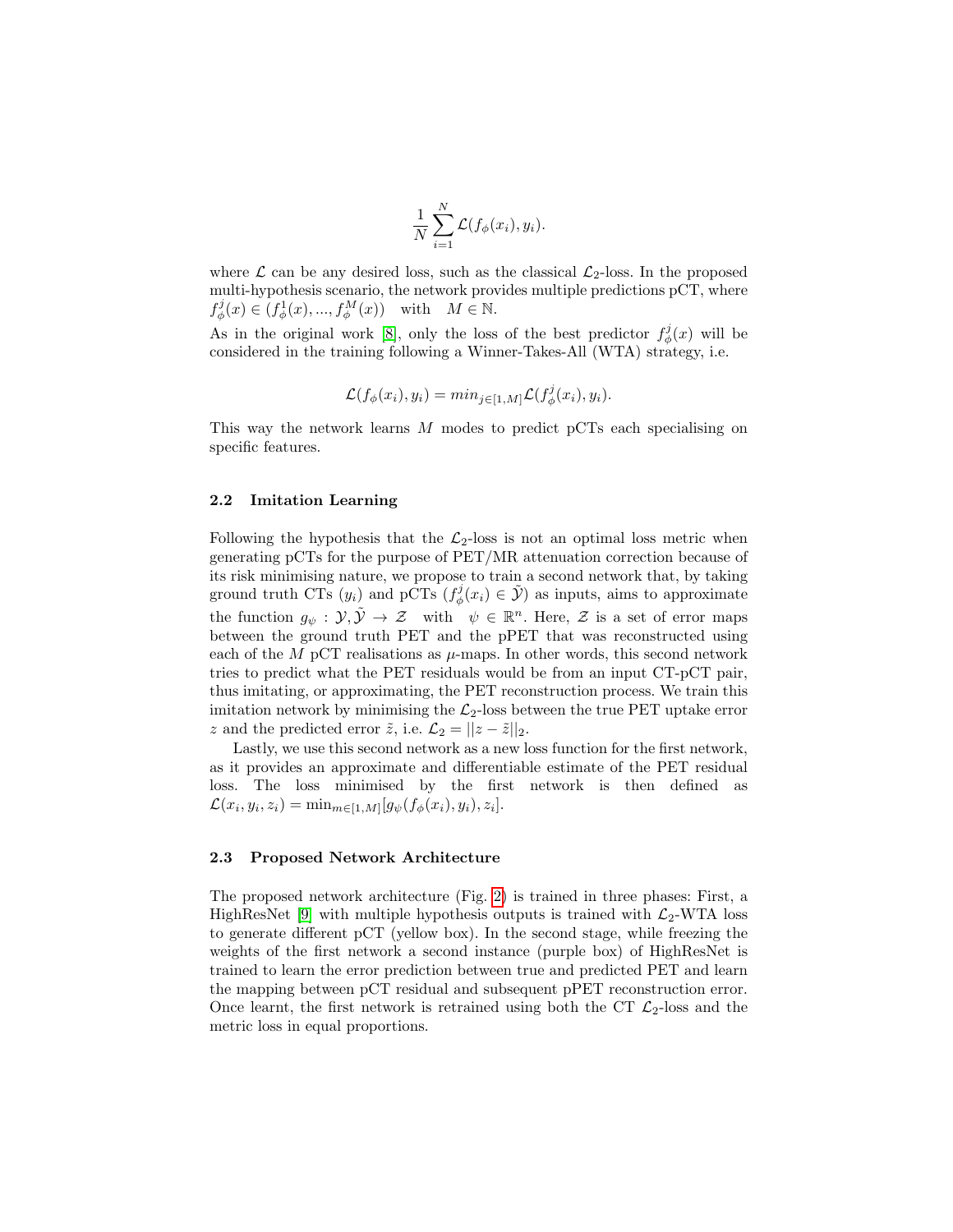#### 2.4 Implementation Details

The training was performed on whole images using 70% of the dataset (10% was reserved for validation and 20% for testing). All training phases were performed on a Titan V GPU with Adam optimiser. A model was trained with a learning rate of 0.001 for 20k iterations decreasing the learning rate by a factor of 10 and resuming training until convergence. The architecture was implemented using NiftyNet, an open-source TensorFlow-based CNN platform developed for research in the domain of medical image analysis [\[10\]](#page-8-9).

## 3 Experimental Datasets and Materials

The experimental dataset consisted of pairs of T1- and T2-weighted MR and CT brain images of 20 patients. For each subject, an intra-subject registration was performed, where MRs and CTs were aligned using first a rigid registration algorithm followed by a very low degree of freedom non-rigid deformation [\[3\]](#page-8-2). A second non-linear registration was performed, using a cubic B-spline with normalised mutual information, only on the neck region to correct for soft tissue shift [\[11\]](#page-8-10). Each volume had 301 x 301 x 153 voxels with a voxel size of approximately  $1mm<sup>3</sup>$ . For the purpose of this work, the original data was then resampled to the original Siemens Biograph mMR PET resolution of 344 x 344 x 127 voxels with



<span id="page-4-0"></span>Fig. 2. Yellow box: semantic regression.  $Net_1$  takes MR images as inputs and predicts multiple pCT realisations by minimising a combination of the  $\mathcal{L}_2$ -loss between ground truth CT and pCT ( $\mathcal{L}_2$ -loss CT) and a learned metric loss ( $\mathcal{L}_2$ -loss ML). In the first stage only  $\mathcal{L}_2$ -loss CT is considered and  $\mathcal{L}_2$ -loss ML is weighted to zero. Purple box: imitation network.  $Net_2$  takes pCTs and corresponding CTs as input and predicts the error between ground truth PET and pPET reconstructed with pCT as  $\mu$ -map by minimising  $\mathcal{L}_2$ -loss PET. Semantic regression and imitation network are trained separately in three stages.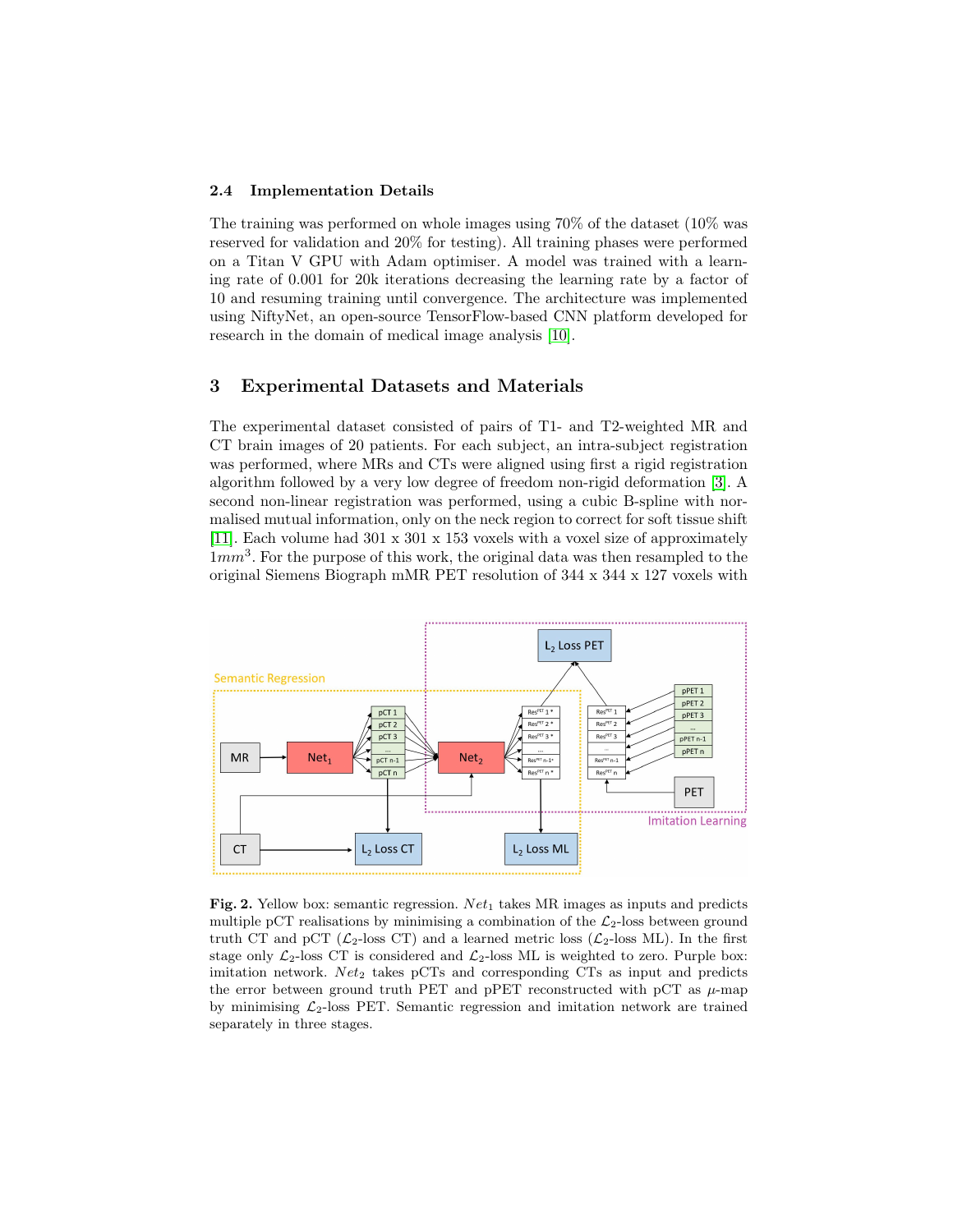a voxel size of approximately  $2mm^3$  before we extracted the 20 central slices per volume resulting in a registered 2D MR/CT/PET dataset of 400 images. MR and CT images were downsampled because all image analysis was performed in the original PET space since the ultimate aim of the method is to minimise PET residuals. For evaluation purposes, a head region mask was extracted from the CT image to exclude the background from the performance metric analysis. In order to train the imitation network, three PETs were reconstructed using each of the multi-hypothesis pCTs over 20 slices (here denoted as pPET), resulting in a total of 60 pCT/pPET pairs. PET reconstruction was performed using NiftyPET [\[12\]](#page-8-11). Since the raw PET data was not accessible, the following simulation was performed: a PET forward projection was applied on the  $\mu$ -map transformed versions of the pCTs in order to obtain attenuation factor sinograms. Similar forward projection was applied to the original PET images to obtain simulated emission sinograms which are then attenuated through element-wise multiplication using the attenuation factor sinograms. Those simulated sinograms were then reconstructed using both the original CT-based attenuation map to obtain a reference image, as well as the attenuation maps derived from the different pCT images.

## 4 Experiments and Results

Qualitative results are presented in Fig. [3.](#page-6-0) The first column shows the ground truth CT image (top), the pCTs generated with the HighResNet that we used as baseline (middle) and a pCT generated with the proposed imitation learning (bottom). Next to the CTs (2nd column) the error between pCT and ground truth CT is shown. In the third column the true PET (top), imitation learning pPET (middle) and the baseline pPET (bottom) are shown followed by the corresponding pPET residuals in the last column.

As a second experiment, we performed an evaluation on the use of Monte-Carlo (MC) dropout versus multi-hypothesis as a sampling scheme to generate multiple realisations of pCTs. The results are depicted in Fig. [4.](#page-7-0) The variance in the pPET intensities, which was reconstructed with a  $\mu$ -map from the pCTs generated with MC dropout, was found to be artificially low, while the multiple pCT realisations of the proposed multi-hypothesis model provided a wider distribution of pPET intensities. In order to investigate the accuracy of the predictions, we investigated the Z-score of both sampling schemes in order to show the relationship of the mean data distribution to the ground truth PET. Fig. [4-](#page-7-0)Right presents the per pixel Z-score defined as  $\frac{\text{PET}-\mu(pPET^M)}{\sigma(pPET^M)}$ , with  $\mu(pPET^M)$  and  $\sigma(pPET^M)$  being the per-pixel average and per pixel variance over M pPET samples respectively. Results show that the Z-score for multihypothesis is significantly lower in the brain region than the one from MC dropout, meaning that the multi-hypothesis-based PET uncertainty does encompass the true PET value more often than the competing MC dropout method.

In a third experiment, and for quantification purposes, we calculated the Mean Absolute Error (MAE) of the pseudo CTs only in the head region and of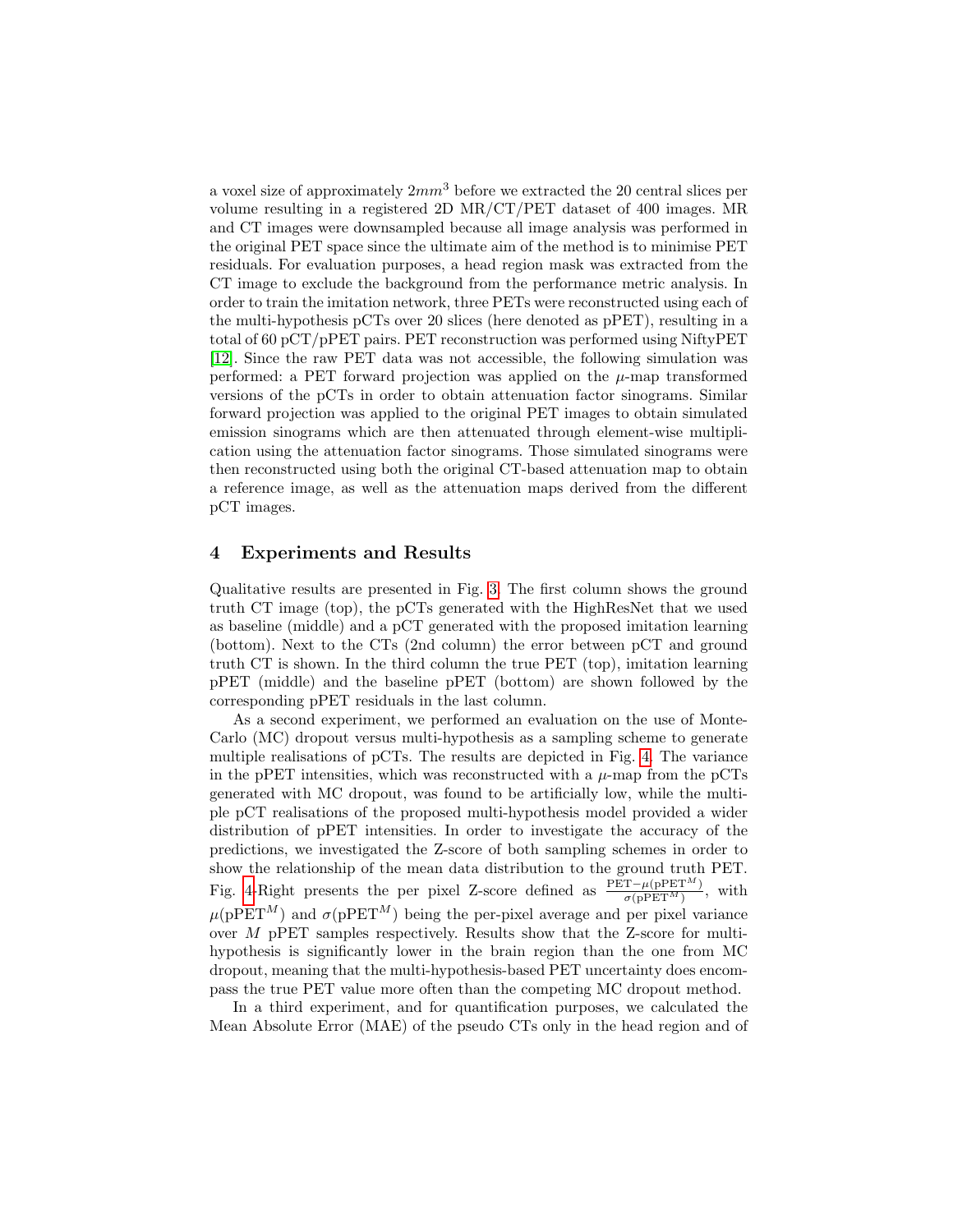

<span id="page-6-0"></span>Fig. 3. Qualitative results. From top to bottom: Ground-truth, baseline (HighResNet), and imitation learning. From left to right: CT, pCT-CT residuals, PET, pPET-PET residuals. As expected, we note that MAE in the pCT generated with the proposed imitation learning is higher than the baseline, but the resulting pPET error is significantly lower for the proposed method.

the pseudo PET only in the brain region by masking out the background of the images. We validated the advantages of the proposed imitation learning model on the remaining 20% of the dataset hold out for testing (see Table [1\)](#page-7-1). Although, as expected, the proposed method leads to a higher MAE on the CT (69.68  $\pm$ 32.22HU) compared to the simple feed forward model (66.25  $\pm$  30.54HU), the MAE in the resulting pPET is significantly lower (paired t-test,  $p < 10^{-4}$ ) for the proposed method (115.41  $\pm$  78.72) when compared to the baseline model  $(140.76 \pm 91.87)$ . The proposed method also outperforms the multi-hypothesis only approach in both metrics.

# 5 Discussion and Conclusion

In this work, we proposed a novel network architecture for pCT synthesis for PET/MR attenuation correction. We were able to show that the  $\mathcal{L}_2$ -loss, often used as a minimisation metric in the field of CT synthesis, is not optimal when ultimately aiming for a low error in the corresponding pPET when used as attenuation map. Quantitative analysis on an independent dataset confirmed the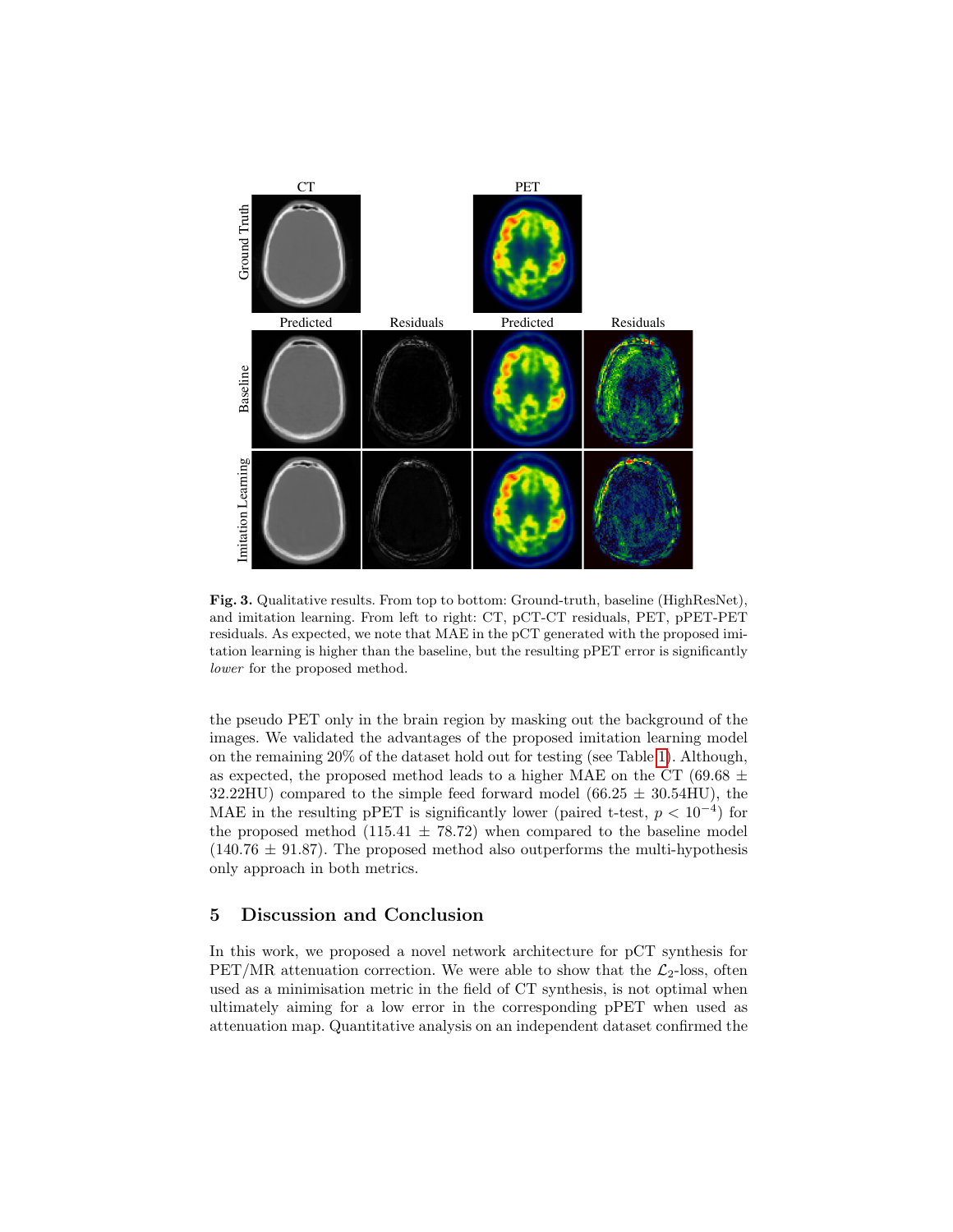

<span id="page-7-0"></span>Fig. 4. PET intensities (first column), variance (middle column) and Z-score (right column) of ground truth PET (top row) compared to pPET intensities reconstructed with pCTs from Monte Carlo (MC) dropout sampling (middle row) and pCTs from multi-hypothesis sampling (bottom row). Sampling from multi-hypothesis captures true PET intensities better than sampling from MC dropout.

| Method                               | MAE CT (in HU)    | $MAE$ PET $(in a.u.)$ |
|--------------------------------------|-------------------|-----------------------|
| HighResNet                           | $66.25 \pm 30.54$ | $140.76 \pm 91.87$    |
| Multi-Hypothesis $ 72.23 \pm 27.69$  |                   | $ 215.57 \pm 102.99$  |
| Imitation Learning 69.68 $\pm$ 32.22 |                   | $115.41 \pm 78.72$    |

<span id="page-7-1"></span>Table 1. Mean Absolute Error (MAE) pCTs generated with HighResNet, Multi-Hypothesis pCTs and Imitation Learning pCTs and corresponding MAE in pPET.

proposed hypothesis that pCTs with a low MAE do not necessarily result in a low pPET error. This work also demonstrates that minimising a more suitable metric that indeed optimises for PET residuals (from CTs and pCTs) can improve the process of CT synthesis for PET/MR attenuation correction.